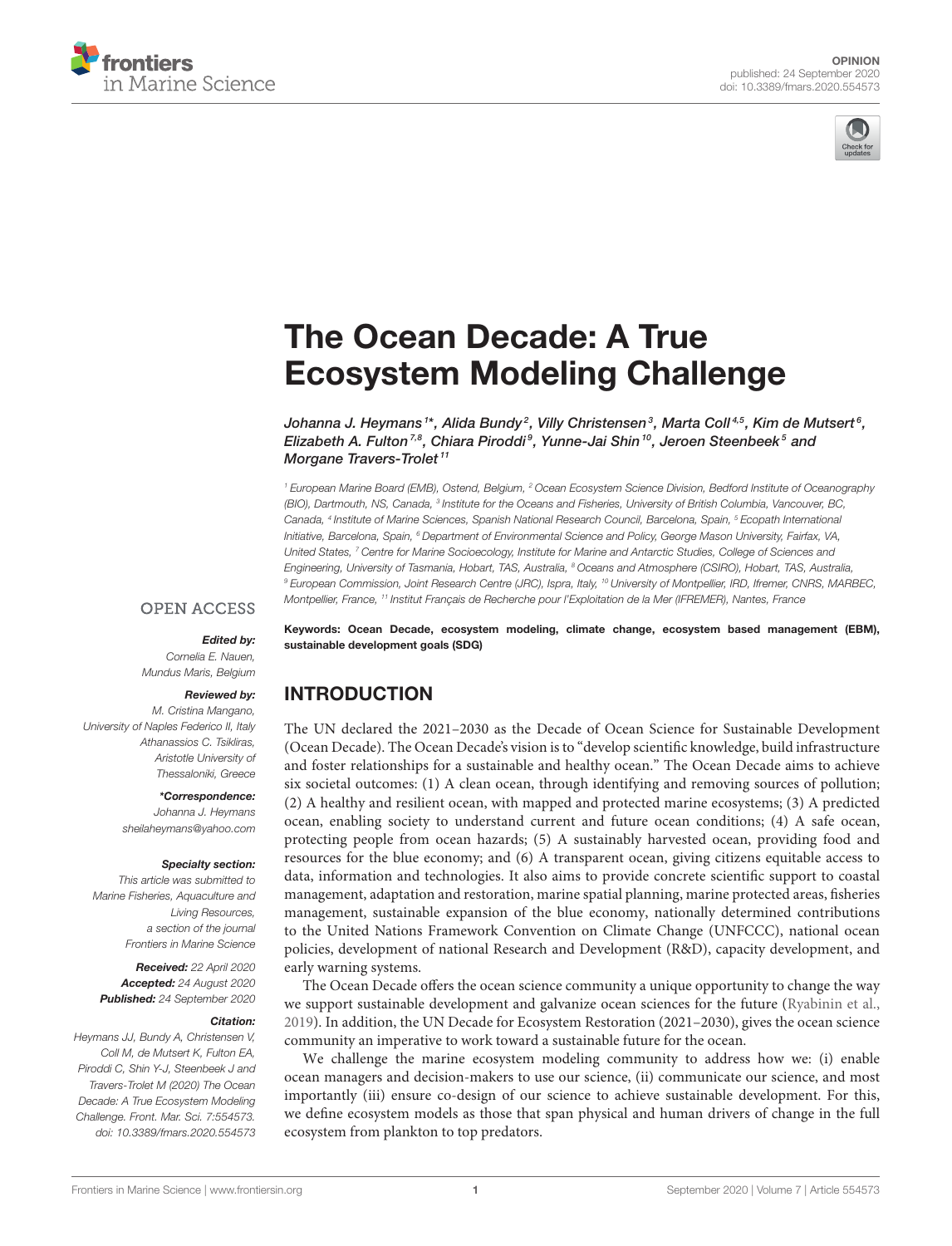# WHAT IS NEEDED TO ACHIEVE THE GOALS OF THE OCEAN DECADE?

[Ryabinin et al. \(2019\)](#page-4-0) suggested seven research and development priority areas for the Ocean Decade. For each of these, we indicate how ecosystem models can benefit from the data products generated and propose how these models can address the Ocean Decade priorities.

1. A full map of the ocean (or georeferenced digital atlas) is needed for ecosystem models to address sustainable ocean use and operational marine spatial planning (MSP). Wellparameterized ecosystem models can contribute by providing estimates of biological and ecosystem variables in areas hard to observe or with low spatio-temporal coverage, and provide non-measurable information (e.g., flow of ecosystem services) consistent with existing knowledge and ecological principles. The work by the MSP Challenge gives direction [\(Steenbeek et al.,](#page-4-1) [2020\)](#page-4-1), but there is a more comprehensive ecosystem modeling ensemble should support this work (see below).

2. A comprehensive Ocean Observing System (OOS) should include observations of biology at the appropriate temporal and spatial scales [\(Miloslavich et al., 2018;](#page-4-2) [Claudet et al., 2019;](#page-4-3) [Mackenzie et al., 2019\)](#page-4-4). Currently, OOSs provide some of the essential physical, chemical and biological data to parameterize models, which are combined into databases such as the European Union's Earth Observation Programme "Copernicus," where they are re-analyzed to provide free and open information on the physical and biogeochemical state of the ocean. However, not all regions of the world or types of data are equally represented. Physical and chemical parameters are better represented in the northern hemisphere while in the south the frequency of observations generally is insufficient to achieve wellcalibrated physico-chemical models [\(López-Ballesteros et al.,](#page-4-5) [2018\)](#page-4-5). Biological observations and data are much less prevalent [\(Miloslavich et al., 2018\)](#page-4-2), since very little R&D or funding has gone into observing biology, and with the lack of taxonomists globally, this priority will be difficult to achieve [\(Pinheiro et al.,](#page-4-6) [2019\)](#page-4-6). Data collection could be enhanced if more ocean transport undertakes physical, chemical and biological observations, as is done by Ships of Opportunity. In addition, for the OOS to be used in operational models, observations of industrial uses, human behavior, social change and economy should be included [\(Miloslavich et al., 2018;](#page-4-2) [Bax et al., 2019;](#page-3-0) [Jouffray et al., 2020\)](#page-4-7). This will come with substantial (but surmountable) challenges for how to store, organize, integrate and distribute such data (Guidi et al., [2020\)](#page-4-8).

3. A quantitative understanding of the ocean structure and functioning is imperative for management of ecosystems. This priority encapsulates the need for observations of the full ecosystem, and is important for achieving the societal goal of predicting the ocean [\(Claudet et al., 2019\)](#page-4-3). This priority is where the ecosystem modeling community can contribute the most through an ensemble of possibly coupled ecosystem models, each with its own properties and uncertainties [\(Heymans et al.,](#page-4-9) [2018;](#page-4-9) [Lotze et al., 2019\)](#page-4-10). Marine ecosystem models span a highly diverse range of approaches, which between them capture much uncertainty about marine ecosystem structure and function. We must make best use of that diversity. This is happening to some extent through European projects [\(Piroddi et al., 2017;](#page-4-11) Serpetti et al., [2017;](#page-4-12) [Spence et al., 2018\)](#page-4-13) and in international initiatives such as Fish-MIP [\(Lotze et al., 2019\)](#page-4-10) that are already informing management. However, these initiatives should be extended to marine ecosystems globally and at local, regional and global scales. Marine ecosystem modeling has started to embrace new technological data and advances such as eDNA, metabarcoding, Big Data, machine learning and Artificial Intelligence (Guidi et al., [2020\)](#page-4-8)—a trend with great potential. To be fully operational, the models must be validated in real time and should continue the expanding inclusion of diverse modeling approaches [\(Coll et al.,](#page-4-14) [2019\)](#page-4-14).

4. A fully open data and information system will enable the futuristic vision put forward in the epilogue of Navigating the Future V [\(EMB, 2019\)](#page-4-15), of a virtual ocean or "digital twin," where citizens can follow the ocean in real time. This will require a much more in-depth understanding of the structure and function of marine ecosystems and their connected human systems. For both, we will need better integrated databases, and for the latter, new data streams. Data richness and accessibility could be improved if all databases were linked to those developed for ocean-related activities such as fisheries, energy industries and shipping. The recovery of data into an open system would provide the information needed to drive an ensemble of ecosystem models and may revolutionize the ability of modelers to make priority 3 a reality. In addition, ecosystem models applied across the world can highlight the data gaps that need to be addressed to sustainably use the ocean. Ecosystem models can identify the parameters with the biggest impact on key management questions, and point to the efficient use of funding for future ocean observations, as has been done with physical models and ARGO floats [\(Wang et al., 2018\)](#page-4-16).

5. A fully integrated Multi-Hazard Warning System will be enhanced by the ability of the ensemble of ecosystem models to predict possible impacts from a specific hazard and from multiple hazards. For instance, current ecosystem models already address possible impacts of climate change on species' habitats and food web interactions [\(Spence et al., 2018;](#page-4-13) [Lotze et al.,](#page-4-10) [2019\)](#page-4-10) and are considering evolution and acclimation (Fulton et al., [2019\)](#page-4-17). However, there is significant scope for expansion and refinement of a more comprehensive ensemble of ecosystem models to provide more reliable predictions of future impacts. This is currently being undertaken by the Joint Research Centre of the European Commission under the Blue2 Project and Marine Modeling Framework [\(Stips et al., 2015\)](#page-4-18), which uses a pan-European ensemble of ecosystem models to assess the impact of selected EU policies [\(Macias et al., 2019\)](#page-4-19). This approach needs to be undertaken comprehensively across the globe. In addition, possible impacts from storms or high temperature events on coastal ecosystems could be addressed through full end-to-end interdisciplinary models, as is already done by assemblages of models informing Louisiana's Coastal Master Plan, the restoration of the Mississippi River Delta (De Mutsert et al., [2017;](#page-4-20) [Baustian et al., 2018\)](#page-3-1), the Baltic Sea [\(Niiranen et al.,](#page-4-21)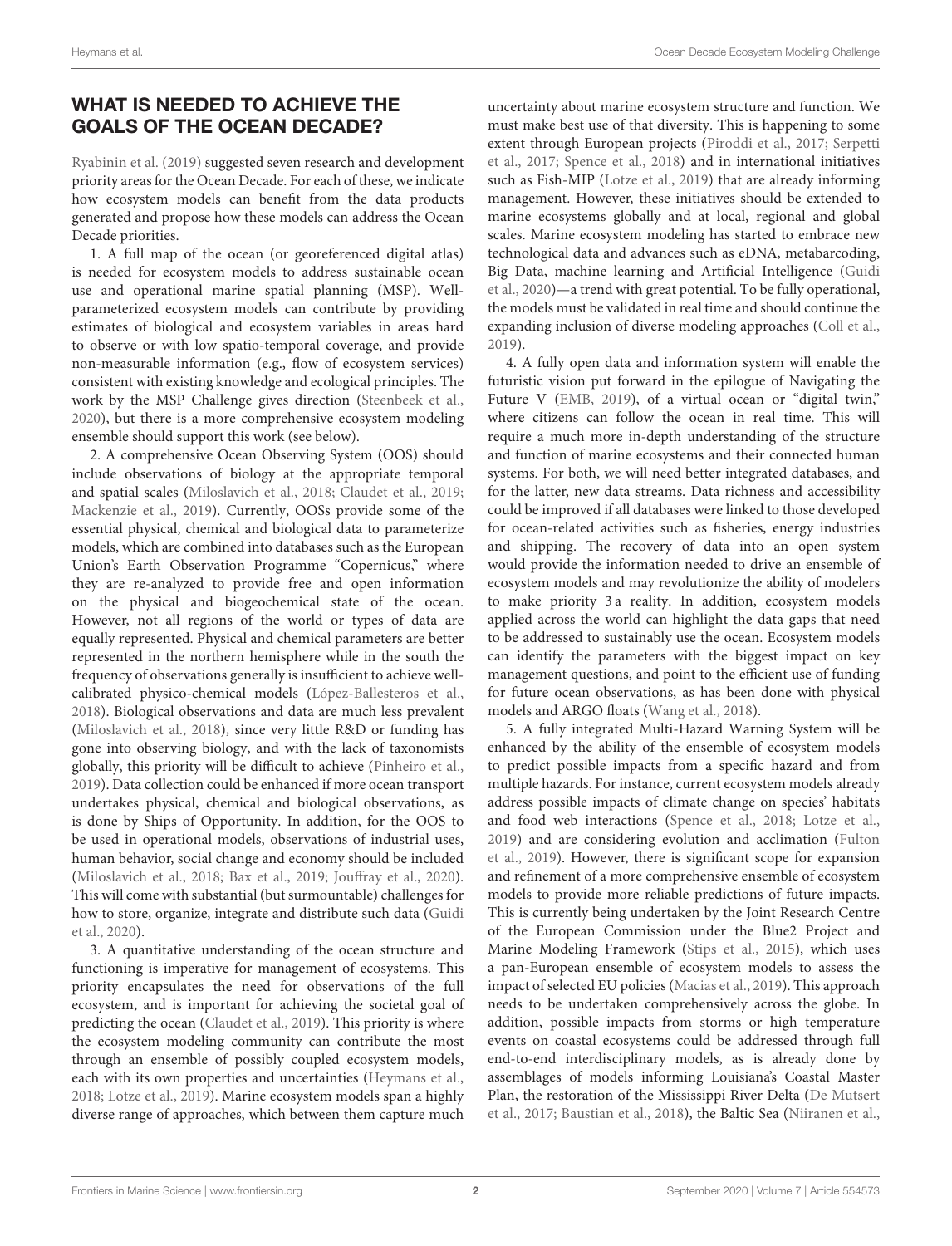[2013\)](#page-4-21) and the Great Barrier Reef, making this priority achievable in the Ocean Decade.

6. The Ocean and Earth-System Observation, Research and specifically Prediction of the future state of the ocean will require ecosystem models to include a broader set of industries and human behavior, including social change, requiring social

and economic data [\(Ryabinin et al., 2019\)](#page-4-0). This challenging frontier is being tackled to some extent in ecosystem models that are co-designed for fisheries management [\(Bentley et al.,](#page-4-22) [2019a](#page-4-22)[,b,](#page-4-23)[c\)](#page-4-24), coastal planning [\(Fulton et al., 2017\)](#page-4-25) and in initiatives linking ecosystem and economic models [\(Weatherdon et al.,](#page-4-26) [2016\)](#page-4-26). However, these are rare and currently only a small subset

<span id="page-2-0"></span>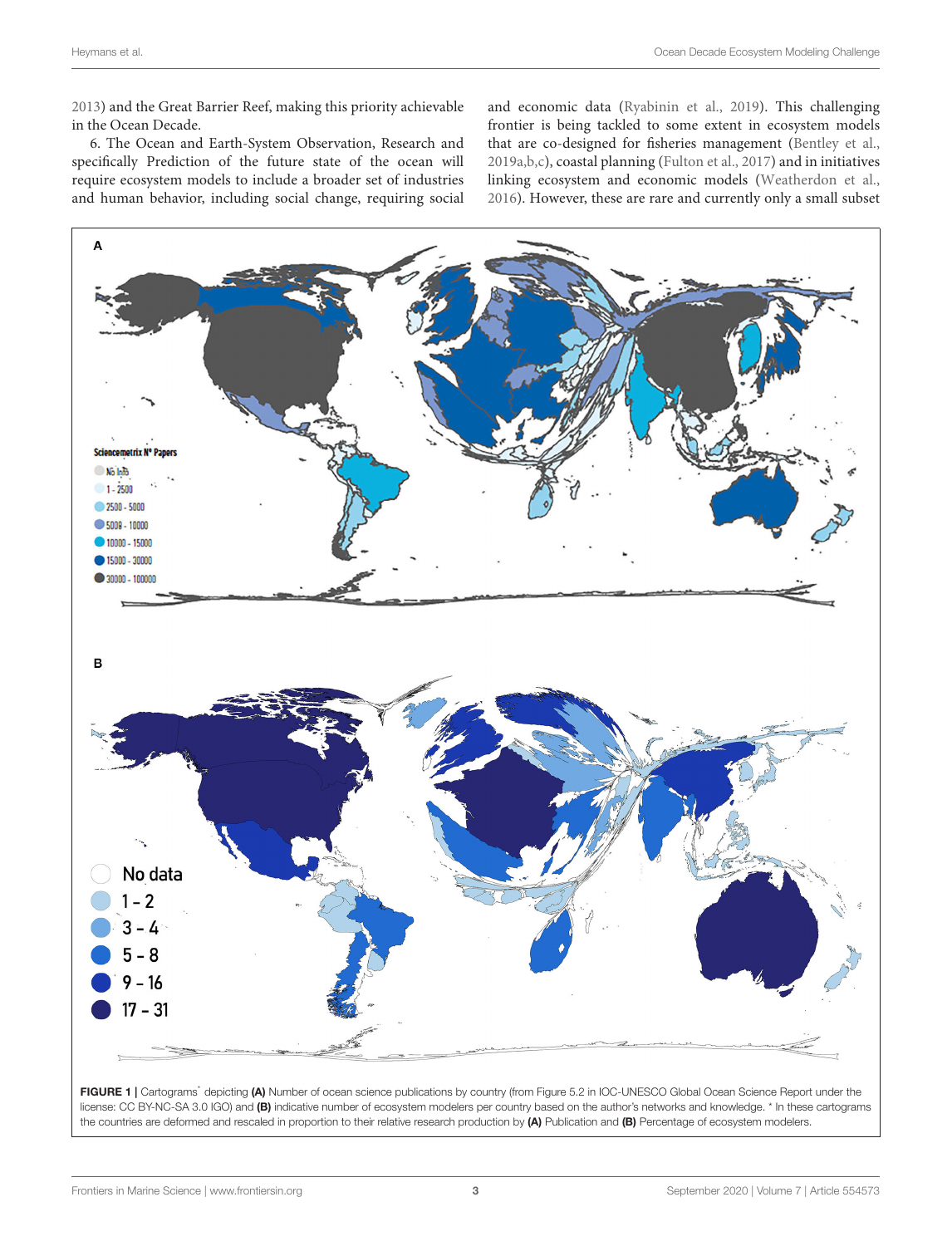of physical-biogeochemical-ecological-social model assemblages make predictions in two directions; i.e., driven by physical changes but also driven by social changes, with feedback through the assemblage to the physics or chemistry. This important research gap is also highlighted by [Claudet et al. \(2019\)](#page-4-3).

[Ryabinin et al. \(2019\)](#page-4-0) suggest that activities in coastal seas are becoming more interdependent, and suggest that they require real-time decision-making and anticipatory planning. Unfortunately, models with sufficient scope (across scales and ecosystem components) cannot currently support this in real time, though near real-time physical-biogeochemical models are now becoming more common. Development versions of models with sufficient scope and resolution do exist, but still require refinement to address constraining computing capacity (which could be addressed by new morphing model approaches Gray and Wotherspoon, [2012](#page-4-27) or larger computing infrastructure). Such models are also significantly constrained by the lack of suitable data (especially reliable and instantly accessible data) and other relevant information (see priority 5). [Ryabinin et al.](#page-4-0) [\(2019\)](#page-4-0) also suggest that the Ocean Decade might engage the unconnected modeling groups and industries to design the multiscale ocean observation and prediction system of the future. This would be ideal and will be assisted by the ecosystem modeling community's historical openness to working together, embracing a diversity of approaches and not being drawn into unproductive "my model is better than yours" mantras that competitive funding can unintentionally incentivize.

7. Capacity Building, Accelerated Technology Transfer, Training, Education, and Ocean Literacy will be imperative to the success of the Ocean Decade [\(Claudet et al., 2019\)](#page-4-3). To meet the capacity shortfall already felt globally by bodies attempting to deliver sustainable ocean use, this capacity development requirement needs to be taken on board by the ocean modeling community, supported by funders. To obtain the widespread use of ecosystem models (and its products) to deliver new kinds of modeling and the model ensembles suggested above, we will need many more modeling-literate scientists, managers and users. However, as the cartogram in the IOC/UNESCO Global Ocean Science Report [\(IOC-UNESCO, 2017\)](#page-4-28) shows, there is a very significant problem with the distribution of general science capacity across the world (**[Figure 1A](#page-2-0)**), which is even more desperate if we look at a cartogram of the ecosystem modeling capacity (**[Figure 1B](#page-2-0)**). Therefore, a concerted effort to train more modelers, and to make models more understandable to all scientists, managers and policy makers is of the utmost importance [\(Fulton et al., 2015\)](#page-4-29).

### **DISCUSSION**

The Ocean Decade starts in 2021. Its scope is necessarily ambitious and requires cooperation, collaboration and a

### **REFERENCES**

<span id="page-3-1"></span>Baustian, M. M., Meselhe, E., Jung, H., Sadid, K., Duke-Sylvester, S. M., Visser, J. M., et al. (2018). Development of an Integrated Biophysical Model to represent morphological and ecological processes in a changing common vision among researchers from all disciplines, policy, management, stakeholders and the public. This includes ecosystem modelers. As an essential component of the Ocean Decade, how can we do our part to address the priorities to conserve and sustainably use the ocean and its resources to help ensure its success? Questions we need to address include:

- i To connect to policy and management, how do we:
- Improve (and explain) our models to enhance policy makers' confidence in the models and their predictions?
- Make models ready-to-use for managers?
- Deal with and communicate uncertainty?
- ii To include the technical advances needed, how do we:
- Effectively couple models to better capture reality?
- Deal with multiple spatio-temporal scales, given that some of our drivers are local, while others are regional or even global?
- iii To enhance research and modeling capacity, how do we:
- Build the capacity required, and determine where it is needed? Better engage with and co-design our models with a broader set of knowledge holders, whether industry, the Ocean Observation community, traditional owners/indigenous communities, and policy and decision makers?
- Work together to achieve the ensemble of well-parameterized, calibrated and validated ecosystem models needed to address the questions asked of us in the Ocean Decade?

We therefore challenge all ecosystem modelers to achieve a fully operational ensemble of ecosystem models for all marine ecosystems and the global ocean by the end of the Ocean Decade. We believe that if we work together, we can.

# AUTHOR CONTRIBUTIONS

JH conceived and lead the study. AB, VC, MC, KM, EF, CP, Y-JS, JS, and MT-T contributed to the ideas and discussion. JS created **[Figure 1B](#page-2-0)**. All authors contributed to the article and approved the submitted version.

# FUNDING

Y-jS and MT-T have been partially funded by the Biodiversa and Belmont Forum project SOMBEE (BiodivScen programme, ANR contract N◦ANR-18-EBI4-0003-01). MC and JS were funded by the European Union's Horizon 2020 research and innovation programme under grant agreement N◦ 817578 (TRIATLAS project) and MC also received funding from the European Union's Horizon 2020 research and innovation programme under grant agreement N◦ 869300 (FutureMARES project). VC acknowledges support through NSERC Discovery Grant RGPIN-2019-04901.

deltaic and coastal ecosystem. Environ. Model. Softw. 109, 402–419. doi: [10.1016/j.envsoft.2018.05.019](https://doi.org/10.1016/j.envsoft.2018.05.019)

<span id="page-3-0"></span>Bax, N. J., Miloslavich, P., Muller-Karger, F. E., Allain, V., Appeltans, W., Batten, S. D., et al. (2019). A response to scientific and societal needs for marine biological observations. Front. Mar. Sci. 6:395. doi: [10.3389/fmars.2019.00395](https://doi.org/10.3389/fmars.2019.00395)